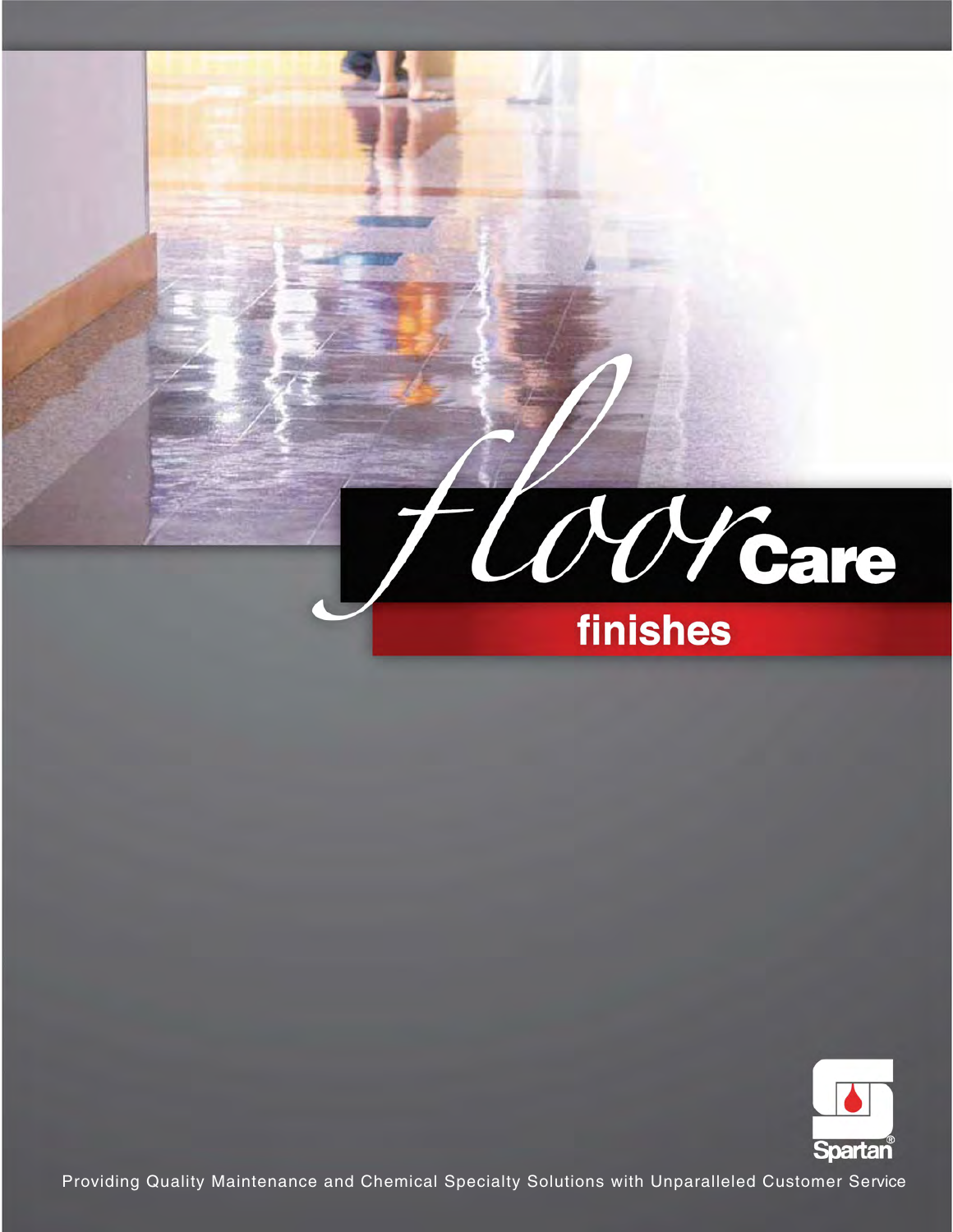

## Floor Sealers

#### **Dura Prime® Millennia Bright**

 pH 8.0 – 8.5 **#5560**  Dura Prime conditions, protects and laminates old and damaged as well as new resilient tile, terrazzo, linoleum.

#### **On Base™**

A clear, water-based underseal and floor conditioner, On Base is 16% solids and non-yellowing. It resists water marks and scuffs.

pH 8.2 **#5555** 

#### **Shineline Seal®**

 pH 8.3 **#4004**  A popular option to condition, seal and protect, Shineline Seal is a 24% solids, thermoplastic sealer/finish. It is compatible with ultra high-speed floor coatings.

#### **Terra Glaze®**

 pH 8.2 **#5810**  Terra Glaze is a one-coat acrylic polymer seal developed exclusively for terrazzo. It is 25% solids and leaves terrazzo with a high gloss in just one fast drying, durable coat. at acrylic polymer<br>/ely for terrazzo. It is<br>terrazzo with a higł<br>ying, durable coat.

# Floor Finishes

#### **Glacier®**

 purification systems. pH 8.0 **#4000**  A zinc free, metal free, high solids, high gloss seal and finish designed with environment in mind. Glacier contains no ingredients suspected or known to negatively affect water treatment and

#### **Green Solutions® Floor Seal & Finish**



 environmentally preferable choice. pH 7.8 – 8.2 **#3504**  Our most environmentally preferred finish, this product is an acrylic co-polymer-based floor seal and finish. It was formulated without heavy metals, glycol ether, or formaldehyde. Very low ammonia. Green Solutions Floor Seal & Finish is an

#### **High Frontier®**

 pH 8.7 **#4012** 8.7 **#4012**  . programs Buffing this 20% solids finish programs. Buffing this 20% solids finish<br>actually increases the intensity of gloss. High Frontier is a thermoplastic floor coating for use in aggressive buffing

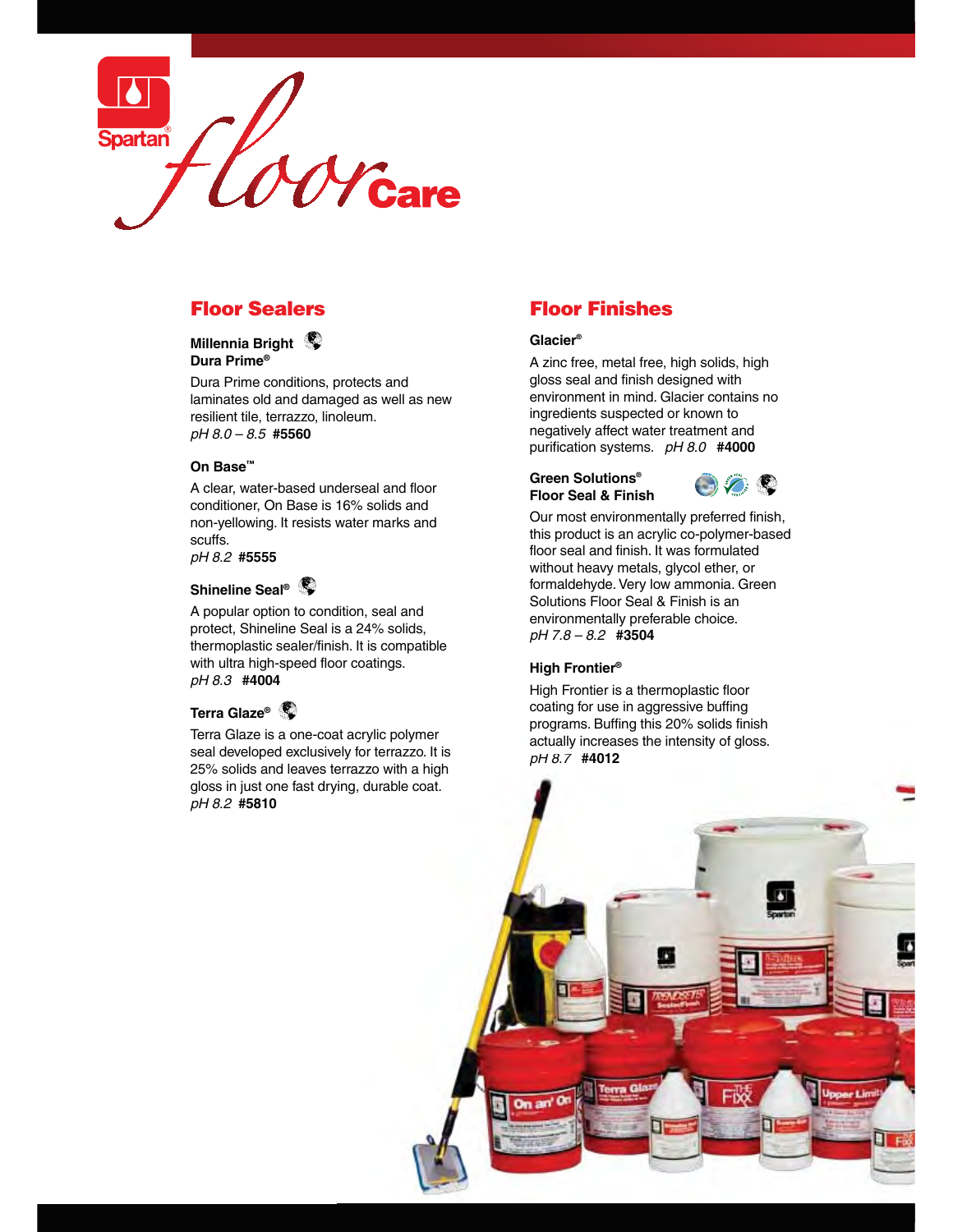#### **Floor Finishes**

# Floor Finishes FLOOR COATING & FINISHING MATERIAL AS TO SLIP RESISTANCE ONLY **iShine™**

 pH 8.0 – 9.0 **#4055**  Spartan's most popular finish year after year, iShine is 25% high solids with patented, optically enhanced polymer technology. This finish beautifully amplifies overall gloss and clarity of floors.

#### **Dura Gloss Laminate® Millennia Bright**

 pH 8.0 – 8.5 **#4060**  This product is a durable, brilliant clear gloss laminate offering easy application, repair and removal.

**On an' On® <sup>@</sup> OU** ASSESSME ONLY MATERIAL

 pH 9.1 **#4073** 9.1 **#4073**  Durable, long-lasting shine is what you get from On an' On, a 25% solids non-buff, metal interlock finish. It requires fewer coats, levels smoothly and applies with ease, reducing labor and saving you money. On an' On may be spray buffed.

#### **Pro-Shine**

acrylic emulsion modified with urethane for use with high-speed buffers. Its movability use of pressure emulsified polyethylene polymers. polymers. Pro-Shine is a 22% solids, high gloss and ease of repair are achieved through



# Floor Finishes

#### **Sheen 17**

 pH 8.3 **#4017**  If you are looking for a hard, durable finish with a pure acrylic foundation, look no further. Sheen 17 creates a clear gloss with excellent coverage. This non-buff, 17% solids finish is recommended for high-traffic areas with low maintenance budgets.



Sunny-Side is an18% solids, non-buff finish with brilliant, high gloss, durability and easy maintenance. It levels smoothly for the ultimate in gloss. Highly resistant to black heel marking, scuffing, powdering and water spots.

pH 9.1 **#4045** 

### **The Fixx™**

A 25% high solids floor finish and sealer formulated for high and ultra-high speed buffing. The Fixx provides initial deep gloss that will increase over time. pH 8.0 – 9.0 **#4046** 

**TrendSetter<sup>®</sup>**  $\bigoplus$   $\bigoplus$  subsectable and finishing and finite and  $\bigoplus$ 

 pH 8.7 **#4010**  TrendSetter is a 20% solids, burnishable sealer/ finish for use with high-speed machines. It provides "wet look" gloss, level finish, extended durability and substantial labor savings.

#### **TriLinc®**

 pH 8.0 – 8.5 **#4030** A premium 25% non-volatile solids ultra performance high-speed floor finish that will not yellow or fade. TriLinc's exclusive formula is urethane fortified for extreme durability.







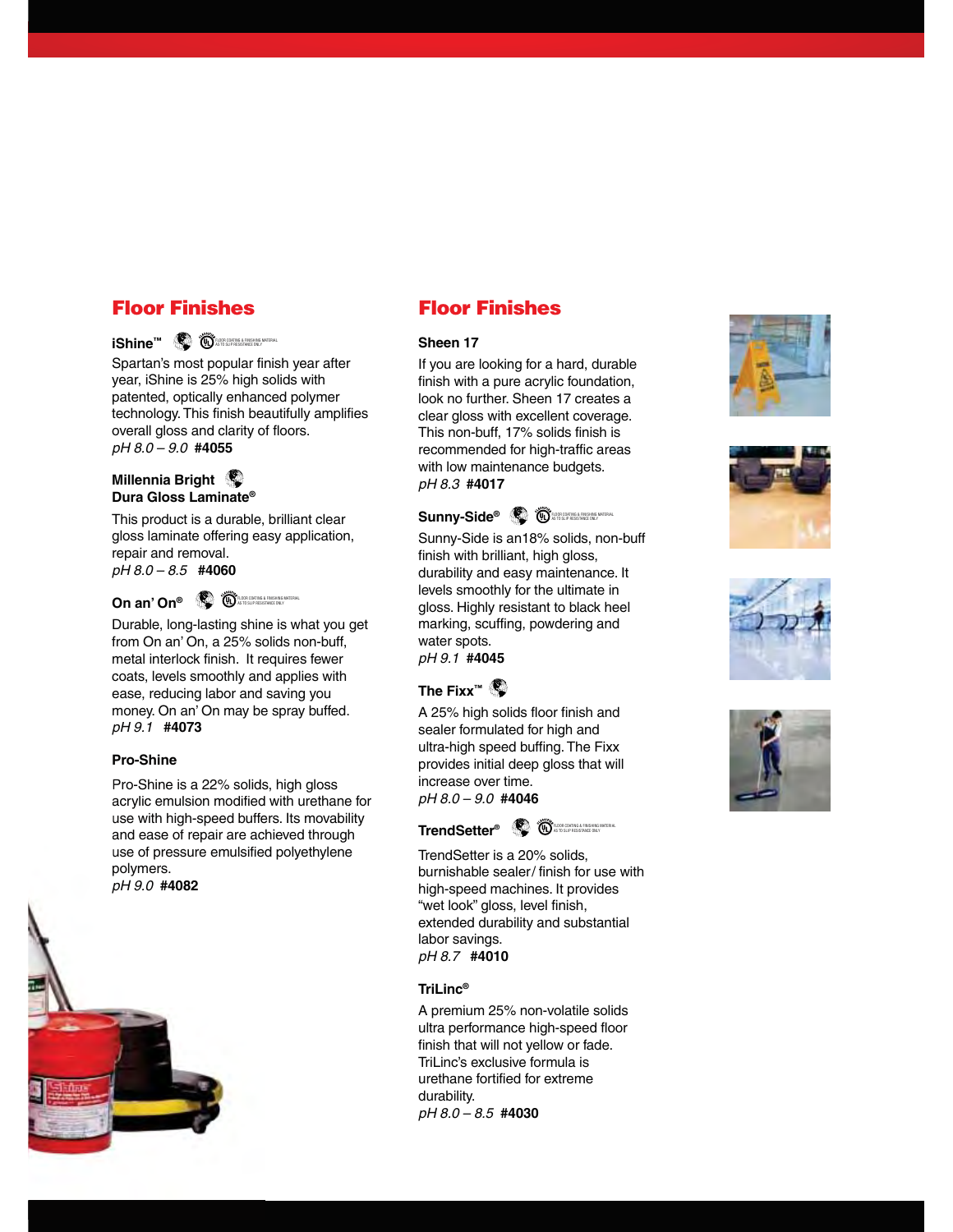

#### **Floor Finishes** Floor Finishes

#### Upper Limits<sup>®</sup> <sup>(</sup> $\bullet$ <sup>1</sup> Of the comparison coating and  $\bullet$

 pH 8.3 **#4090**  This ultra high-speed floor finish features 20% solids and clear, hard gloss plus the toughness of thermoplastics. Upper Limits is recommended when once-a-week buffing is preferred.



 pH 8.0 – 9.0 **#4050**  White Sun is Spartan's futuristic high gloss floor finish with 18% solids. It teams an economical formula with optical enhancers, autofocus gloss and clarity.

### Specialty Floor Finishes

#### **Glossy Black Floor Finish**

This product provides a metal interlock formula with pigment that produces a brilliant, super gloss black finish.

pH 9.1 **#4013** 

#### Floor Finish  $\bigcirc$  **Finish and**  $\bigcirc$ **N/C No Charge® Static Dissipative**

A finish for ESD floor care programs, N/C aids in the prevention of an accumulation of electrical charges. The finish dissipates electrical charges from the human body or from an object on the floor while it provides high shine and exceptional gloss, depth and clarity.

pH 8.5 – 9.0 **#4013** 

### **KEY**  This product supports sustainable initiatives. This product meets the Green Seal™ standard for industrial and institutional floor care products based on its reduced human and aquatic toxicity and reduced smog production potential. Product available worldwide.

### Restorers, Spray Buffs<br>& Specialty & Specialty

#### **Bounce Back®**

 pH 8.3 **#4330**  Bounce Back is a floor finish restorer formulated with thermoplastic polymers and detergents for fast and easy finish touch-ups. Simply mop it on and then dry buff for a "just-waxed" shine!

#### **Marble Polish**

 pH < 1 **#4088**  Keep your stone floors beautiful with this ready-to-use polishing cream. It restores the original high gloss and color of natural marble, onyx, and travertine floors while removing surface scratches and wear spots.

### **Spraybuff**

 pH 10.2 **#4440**  Spraybuff is a blend of detergents and polymers that removes blackheel and scuff marks without disturbing the finish on the floor. Use of Spraybuff minimizes floor care maintenance and restores shine.

#### **SunSwept®**

This floor cleaner and shine restorer is exclusively for use with automatic scrubbers. It cleans while intensifying shine.

pH 7.8 – 8.2 4 oz./gal. **#4064** 

#### **Super Spraybuff**

 pH 9.2 **#4450** Spraybuff is a solvent-based detergent and polymer emulstion. It deep cleans, repairs and restores the shine of high gloss finishes. It will not yellow and is powder resistant.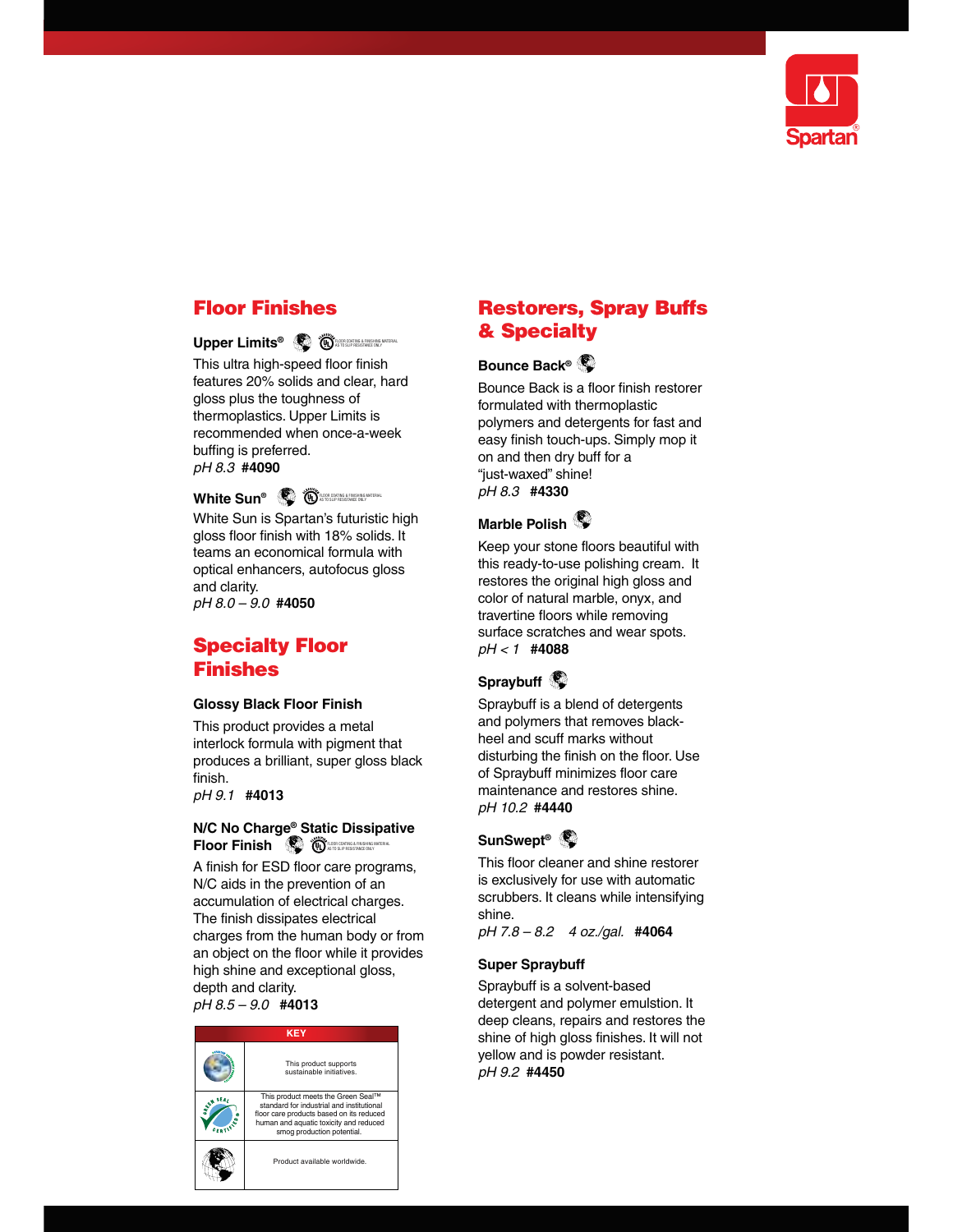

#### **Choosing a Floor Finish**

Choosing a floor finish can be confusing and difficult. Using the chart below you can eliminate finishes that do not fit into your maintenance program.

We suggest that you use these results as a guide. Your local distributor representative and Spartan Regional Manager are excellent resources as well. Be sure to ask questions and test the products to find the finish that gives the best results.

|                             |                                                          | <b>Dust Mopping &amp;</b><br><b>Wet Cleaning</b> |                                            |                                         | <b>Burnish</b><br><b>Frequency</b>             |                           |                           | Recoating                 |                           | <b>Traffic</b>                 |                                                            | <b>Expectations</b>       |                           | Initial #<br>of Coats                |                                         |                              |                           |                               |
|-----------------------------|----------------------------------------------------------|--------------------------------------------------|--------------------------------------------|-----------------------------------------|------------------------------------------------|---------------------------|---------------------------|---------------------------|---------------------------|--------------------------------|------------------------------------------------------------|---------------------------|---------------------------|--------------------------------------|-----------------------------------------|------------------------------|---------------------------|-------------------------------|
|                             |                                                          | Dust Mop/Day<br>$\frac{1}{1}$                    | Damp Mop or Autoscrub/Day<br>$\frac{1}{1}$ | Dust Mop/Day<br>$\overline{\mathbf{v}}$ | Damp Mop or Autoscrub/Day<br>$\overline{\vee}$ | $0-1$ /week               | 1-2/week                  | 3-4/week                  | 5-7/week                  | Scrub & Recoat 1-4/Strip Cycle | Annual strip out; Infrequent or<br>minimal scrub & recoats | High                      | Moderate to Low           | Gloss/Lower Maintenance<br>-<br>High | Gloss/Higher Maintenance<br>こ<br>王<br>エ | Good Gloss/Lower Maintenance | -3 coats                  | or more coats<br>$\downarrow$ |
| Dry Bright Finishes         | <b>iShine</b>                                            | $\boldsymbol{\mathsf{x}}$                        | $\overline{\mathsf{x}}$                    | $\boldsymbol{\mathsf{x}}$               | $\mathsf{x}$                                   | $\boldsymbol{\mathsf{x}}$ | $\boldsymbol{\mathsf{x}}$ |                           |                           | $\mathsf{x}$                   | $\overline{\mathsf{x}}$                                    | $\overline{\mathsf{x}}$   |                           | $\boldsymbol{\mathsf{x}}$            |                                         |                              | $\mathsf{x}$              | $\times$                      |
|                             | On an' On                                                | ×                                                | ×                                          | $\boldsymbol{\mathsf{x}}$               | $\boldsymbol{\mathsf{x}}$                      | $\times$                  |                           |                           |                           | $\times$                       | $\boldsymbol{\mathsf{x}}$                                  | $\boldsymbol{\mathsf{x}}$ |                           | ×                                    |                                         |                              | ×                         | ×                             |
|                             | <b>White Sun</b>                                         | $\boldsymbol{\mathsf{x}}$                        | $\overline{\mathsf{x}}$                    | $\boldsymbol{\mathsf{x}}$               | $\boldsymbol{\mathsf{x}}$                      | $\boldsymbol{\mathsf{x}}$ |                           |                           |                           | $\boldsymbol{\mathsf{x}}$      | $\overline{\mathsf{x}}$                                    | $\overline{\mathsf{x}}$   |                           | $\overline{\mathsf{x}}$              |                                         |                              |                           | $\mathsf{x}$                  |
|                             | Sheen 17                                                 | ×                                                | ×                                          | ×                                       | $\times$                                       | ×                         | $\times$                  |                           |                           | ×                              | ×                                                          |                           | $\times$                  |                                      |                                         | $\times$                     |                           | ×                             |
|                             | Sunny-Side                                               | $\times$                                         | $\overline{\mathsf{x}}$                    | $\boldsymbol{\mathsf{x}}$               | $\times$                                       | $\boldsymbol{\mathsf{x}}$ |                           |                           |                           | $\boldsymbol{\mathsf{x}}$      | $\overline{\mathsf{x}}$                                    | $\boldsymbol{\mathsf{x}}$ |                           | $\boldsymbol{\mathsf{x}}$            |                                         |                              |                           | $\mathsf{x}$                  |
|                             | Dura Gloss                                               | ×                                                | ×                                          | $\boldsymbol{\mathsf{x}}$               | $\times$                                       | $\boldsymbol{\mathsf{x}}$ | $\boldsymbol{\mathsf{x}}$ |                           |                           | $\times$                       | $\times$                                                   |                           | $\boldsymbol{\mathsf{x}}$ |                                      |                                         | $\boldsymbol{\mathsf{x}}$    |                           | $\boldsymbol{\mathsf{x}}$     |
| <b>Burnishable Finishes</b> | <b>Green Solutions</b><br><b>Floor Seal &amp; Finish</b> | $\boldsymbol{\mathsf{x}}$                        | $\mathsf{x}$                               |                                         |                                                |                           |                           | $\boldsymbol{\mathsf{x}}$ |                           | $\mathsf{x}$                   |                                                            |                           | $\mathsf{x}$              |                                      | $\boldsymbol{\mathsf{x}}$               | $\mathsf{x}$                 |                           | $\mathsf{x}$                  |
|                             | Glacier                                                  | $\boldsymbol{\mathsf{x}}$                        | $\times$                                   |                                         |                                                |                           |                           | $\boldsymbol{\mathsf{x}}$ |                           | $\mathsf{x}$                   |                                                            |                           | $\boldsymbol{\mathsf{x}}$ |                                      | $\times$                                | $\mathsf{x}$                 |                           | $\mathsf{x}$                  |
|                             | <b>Upper Limits</b>                                      | $\boldsymbol{\mathsf{x}}$                        | $\overline{\mathsf{x}}$                    |                                         |                                                |                           |                           | $\boldsymbol{\mathsf{x}}$ | $\boldsymbol{\mathsf{x}}$ | $\boldsymbol{\mathsf{x}}$      |                                                            | $\overline{\mathsf{x}}$   |                           |                                      | $\boldsymbol{\mathsf{x}}$               | $\mathsf{x}$                 |                           | $\mathsf{x}$                  |
|                             | Pro-Shine                                                | ×                                                | $\mathsf{x}$                               |                                         |                                                |                           |                           |                           | $\times$                  | ×                              |                                                            | ×                         |                           |                                      | $\boldsymbol{\times}$                   |                              |                           | $\times$                      |
|                             | The Fixx                                                 | $\overline{\mathsf{x}}$                          | $\overline{\mathsf{x}}$                    |                                         |                                                |                           | $\boldsymbol{\mathsf{x}}$ | $\boldsymbol{\mathsf{x}}$ | $\mathsf{x}$              | $\mathsf{x}$                   |                                                            | $\overline{\mathsf{x}}$   |                           |                                      | $\boldsymbol{\mathsf{x}}$               |                              | $\mathsf{x}$              |                               |
|                             | <b>High Frontier</b>                                     | ×                                                | ×                                          |                                         |                                                |                           |                           |                           | $\boldsymbol{\mathsf{x}}$ | $\mathsf{x}$                   |                                                            |                           | $\boldsymbol{\mathsf{x}}$ |                                      | ×                                       |                              |                           | ×                             |
|                             | <b>TriLinc</b>                                           | $\times$                                         | $\overline{\mathsf{x}}$                    |                                         |                                                |                           | $\times$                  | $\times$                  | $\overline{\mathsf{x}}$   | $\mathsf{x}$                   |                                                            | $\overline{\mathsf{x}}$   |                           |                                      | $\boldsymbol{\mathsf{x}}$               | $\overline{\mathsf{x}}$      | $\boldsymbol{\mathsf{x}}$ | $\mathsf{x}$                  |
|                             | Trendsetter                                              | ×                                                | $\times$                                   |                                         |                                                |                           |                           |                           | ×                         | $\times$                       |                                                            | ×                         |                           |                                      | $\times$                                |                              |                           | $\times$                      |